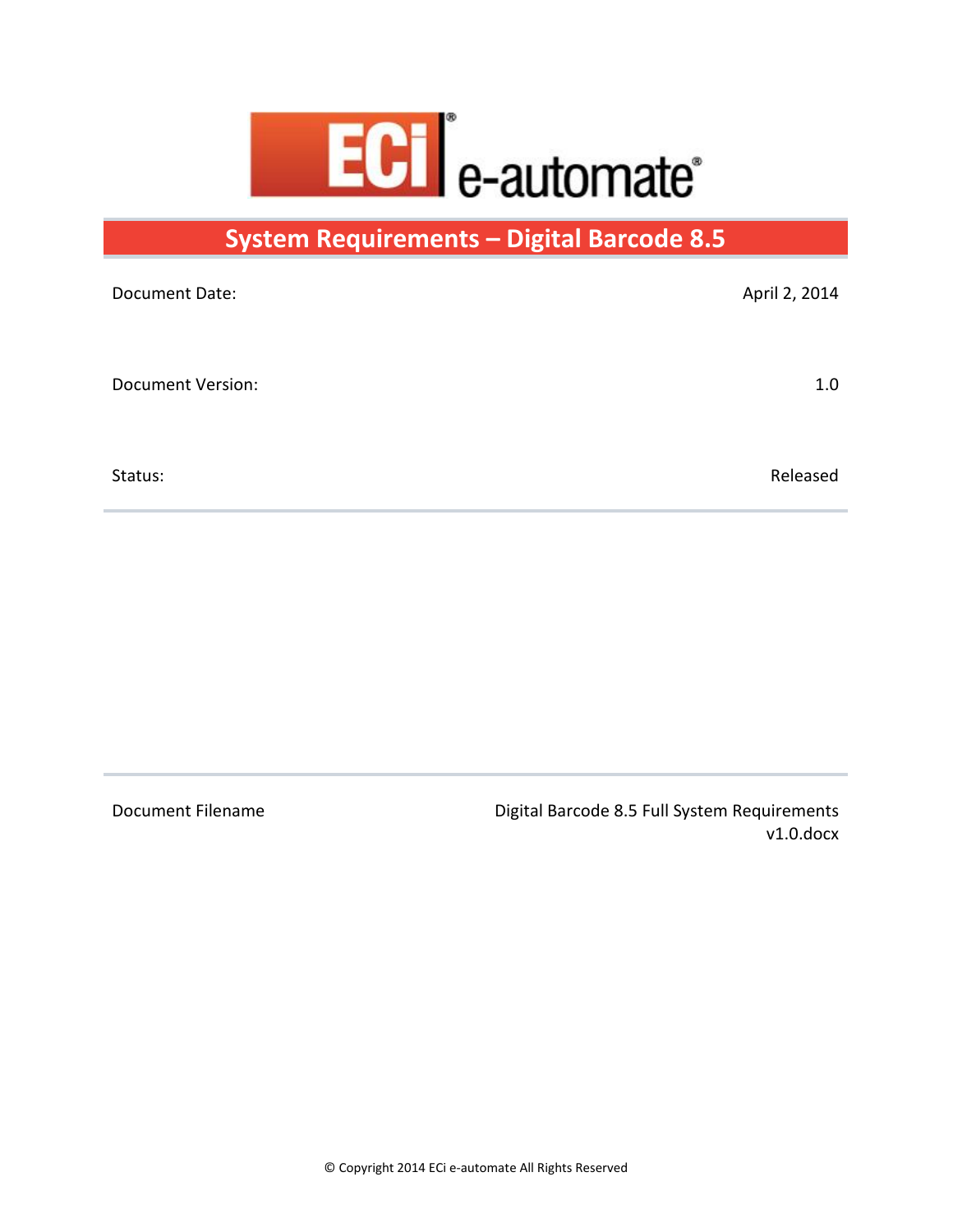

# **Table of Contents**

## Digital Barcode System Requirements – Version 8.5

| 1              | Webserver              |                              |
|----------------|------------------------|------------------------------|
|                |                        |                              |
|                | 1.1                    | Hardware Requirements        |
|                | 1.2                    | <b>Software Requirements</b> |
|                | 1.3                    | <b>Notes</b>                 |
|                |                        |                              |
| $\overline{2}$ | Mobile Device/Scanner  |                              |
|                |                        |                              |
|                | 2.1                    | Requirements                 |
|                | 2.2                    | Recommendations              |
|                | 2.3                    | <b>Keyboard Emulation</b>    |
|                | 2.4                    | <b>Notes</b>                 |
|                |                        |                              |
| 3              | <b>Barcode Printer</b> |                              |
|                |                        |                              |
|                | 3.1                    | <b>Supported Formats</b>     |

- *3.2 Recommended Printers*
- *3.3 Notes*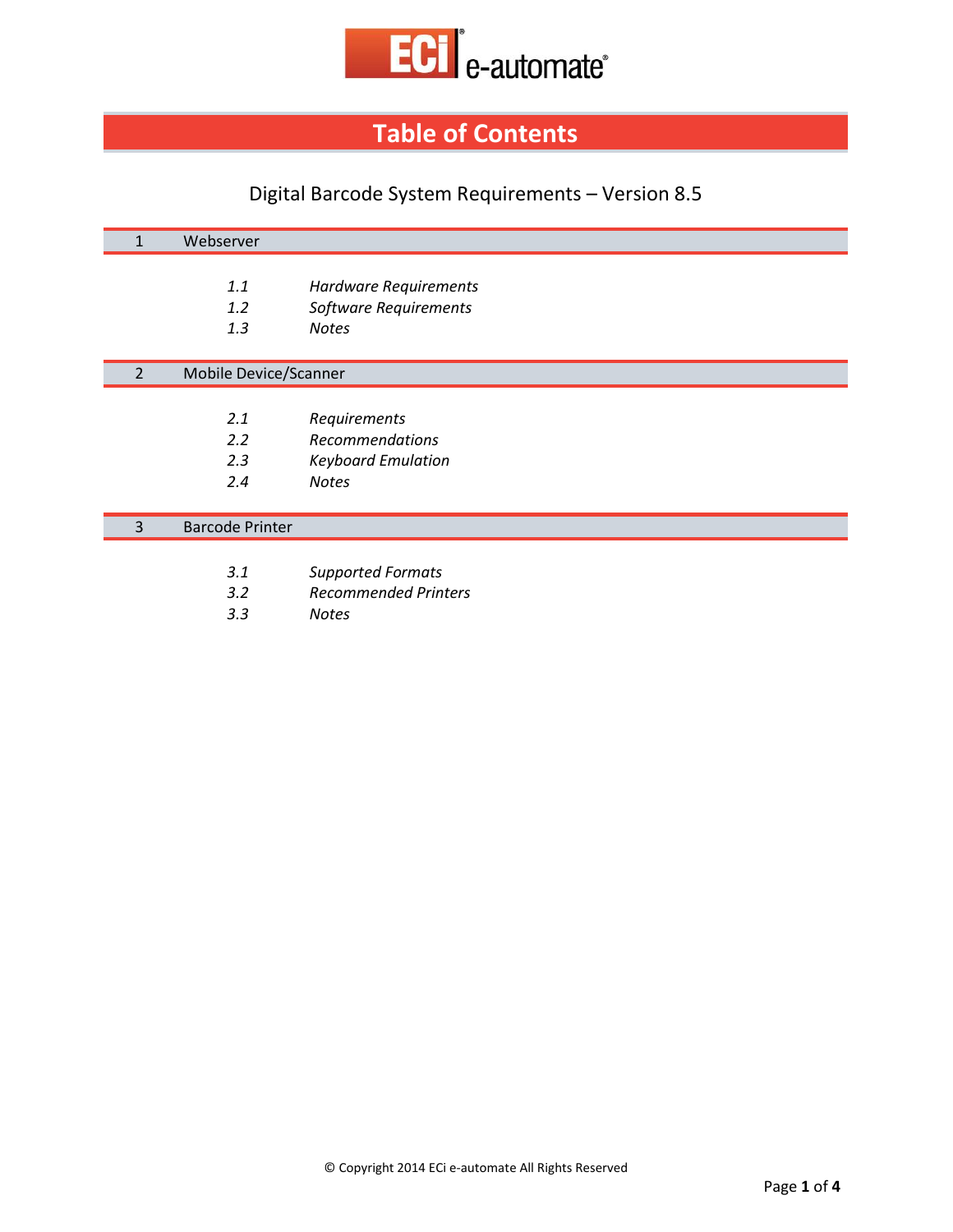

## 1 Web Server (RAP Service)

#### *1.1 Hardware Requirements*

| <b>Hardware Component</b>    | Minimum Requirement | Recommended       |
|------------------------------|---------------------|-------------------|
| Processor (CPU)              | $2$ GHz+            | Multi-core 2 GHz+ |
| Memory (RAM)                 | 4 GB                | $6$ GB+           |
| <b>Hard Drive</b>            | Standard            | 80 GB SATA2+      |
| Network - Full Time Internet | 100 Mbps            | 100/1000 Mbps     |
| connection                   |                     |                   |

#### *1.2 Software Requirements*

| Software Component                  | <b>Supported</b>            | <b>Recommended</b>      |
|-------------------------------------|-----------------------------|-------------------------|
| <b>Operating System</b>             | Windows Server 2003,        | Server 2008 R2 or above |
|                                     | 2008, 2008 R2, 2012,        |                         |
|                                     | 2012 R <sub>2</sub>         |                         |
| Internet Information Services (IIS) | $7^*$ , 7.5 $^*$ , 8.0 $^*$ | <b>IIS</b> 7 and above  |
| .NET Framework                      | NET 3.5.                    | NET 3.5.                |

\*The "IIS 6 Management Compatibility" features must be installed.

#### *1.3 Notes*

- The RAP service is not supported when running on Microsoft Exchange Server.
- The RAP service can be installed on the same server used for e-info, PublicAPI (PIP), and/or Remote Tech.
- Active Server Pages (ASP) and ASP.NET need to be enabled.
- The web server must be able to access the e-automate SQL server over TCP/IP.
- If the operating system is 64 bit then IIS needs to be configured to run 32 bit applications.
- Unlike other add-on products, such as PIP and e-info, the RAP service does not necessarily need to be publicly accessible.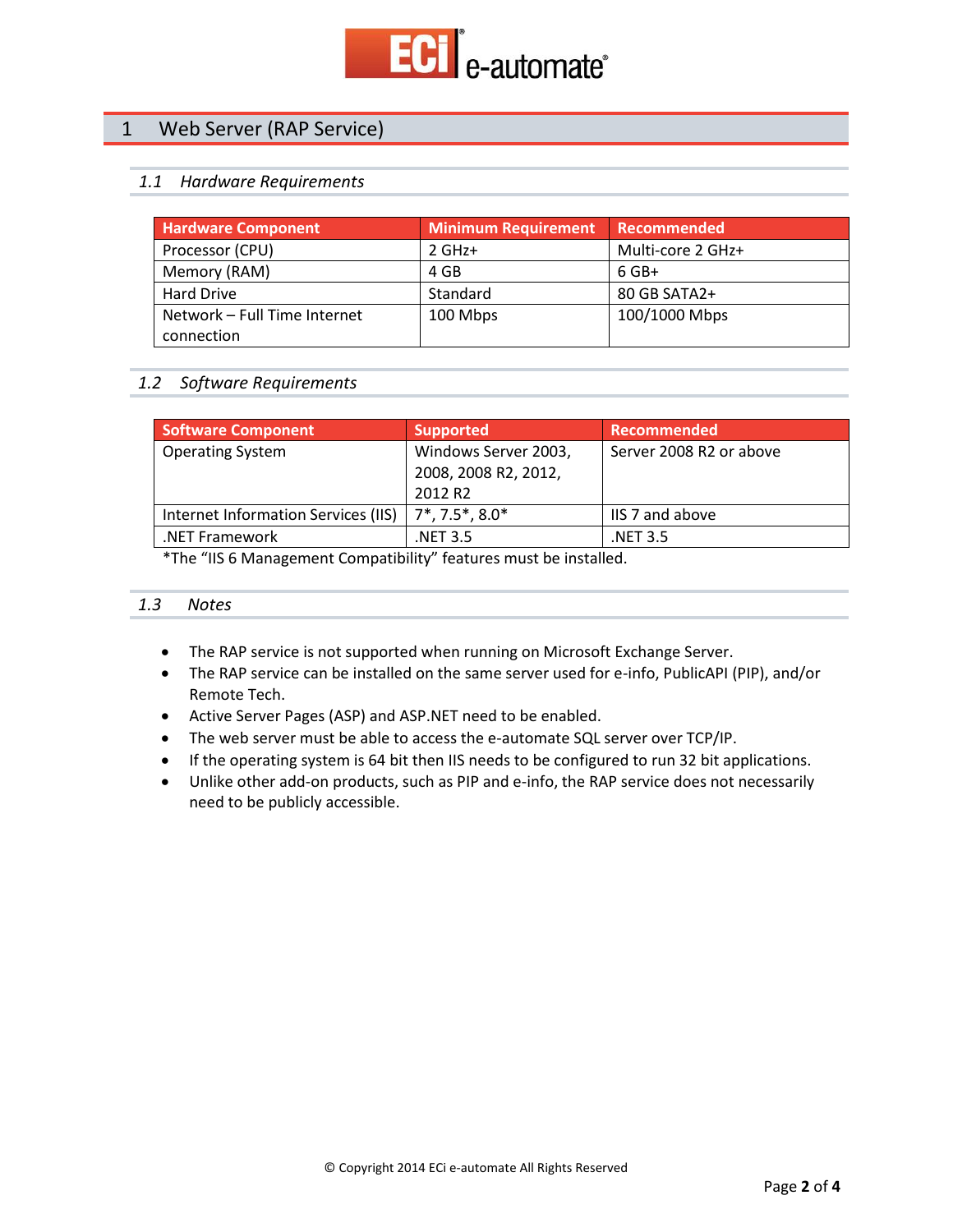

## 2 Mobile Device/Scanner

#### *2.1 Requirements*

| <b>Component</b>        | <b>Requirement</b>                               |  |
|-------------------------|--------------------------------------------------|--|
| <b>Operating System</b> | Windows Mobile 5, 6, 6.1, 6.5                    |  |
| Processor               | 400MHz+                                          |  |
| <b>RAM</b>              | $64MB+$                                          |  |
| Network*                | <b>Wireless Network Card</b>                     |  |
| Screen <sup>+</sup>     | QVGA (240x320) or VGA (480x640)                  |  |
| Scanner                 | Built-in or External (Bluetooth) Barcode Scanner |  |
|                         | Support for Code 128 and Code 39 Symbologies     |  |
|                         | Support for Keyboard Emulation (See Below)       |  |

\*An active network connection is not required for physical inventory and it can be synced and used offline. However all other features (PO Receiving, Sales Orders, Transfers) require an active network connection to the RAP server.

†Devices with square format screens (240x240 or 320x320) are not supported.

#### *2.2 Recommendations*

| <b>Style</b>            | <b>Recommendations</b> |
|-------------------------|------------------------|
| Screen Only             | Wasp WPA1000II         |
| Screen with Numpad      | Motorola MC45          |
|                         | Motorola MC55A0        |
| Screen with Full Keypad | Motorola MC55N0        |
|                         | Motorola MC9190-G      |
|                         | Motorola MC9500-K      |

#### *2.3 Keyboard Emulation*

In order for the Digital Barcode application to function barcodes need to be translated into simulated keyboard presses. This is common functionality included as part of most barcode scanners. In the case of built-in scanners, this will take the form of an application running in the background (e.g. for Motorola this is called either ScanWedge, or DataWedge).

#### *2.4 Notes*

- Many Mobile Computer manufacturers will often sell two versions of the same product, one with Windows Mobile and another with Windows CE. These two operating systems are not the same and Windows CE is not supported by Digital Barcode.
- Digital Barcode requires .NET Compact Framework 3.5 to be installed. The installer is provided in the Digital Barcode download in the event that it is not already installed.